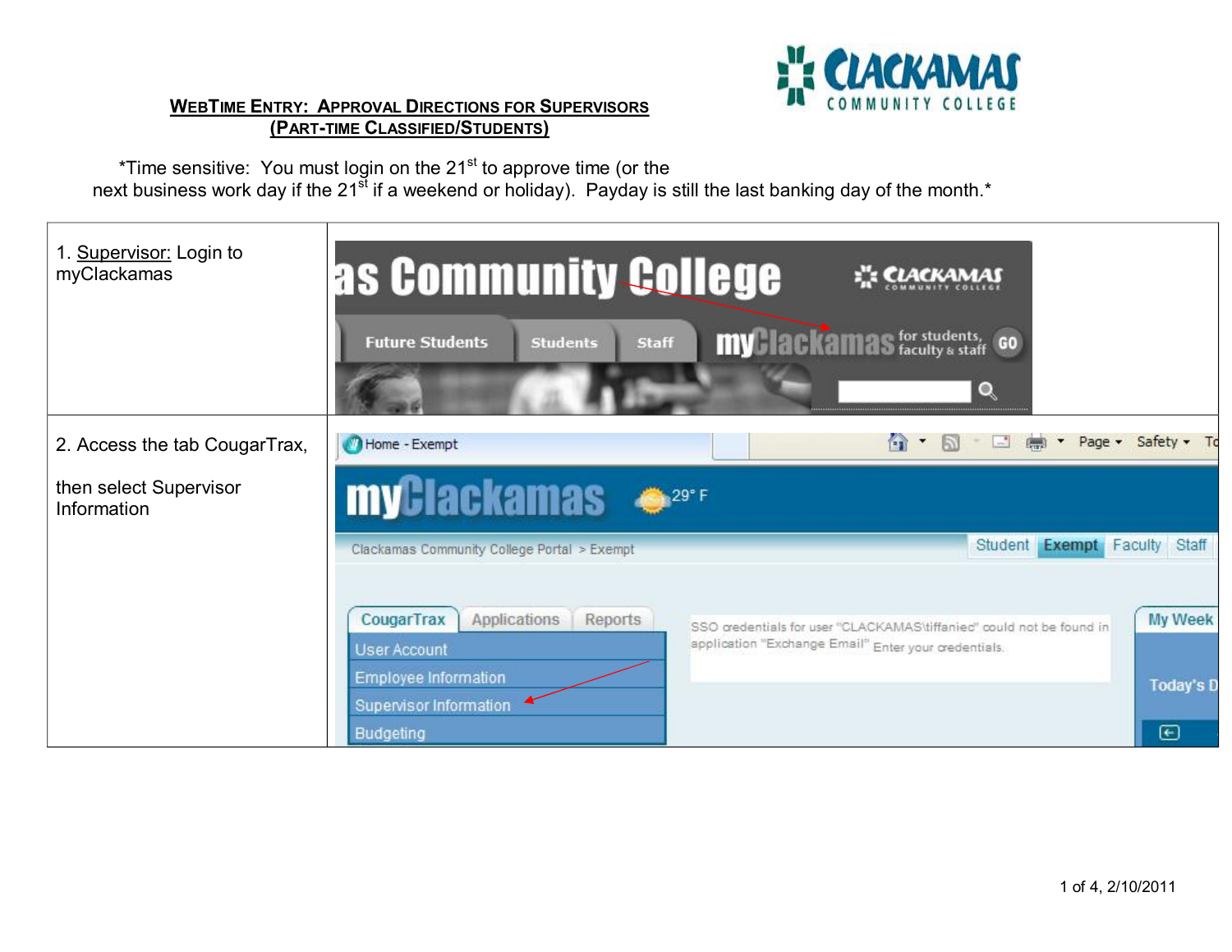

| 3. Select Time Approval                                        | CougarTrax<br>Applications<br>Reports<br><b>User Account</b><br>Employee Information<br>Supervisor Information<br><b>Employee History</b><br><b>Time Approval</b><br><b>Budgeting</b>           |                                               |
|----------------------------------------------------------------|-------------------------------------------------------------------------------------------------------------------------------------------------------------------------------------------------|-----------------------------------------------|
| 4. You will now see all of your<br>employees' webtime.         | Leave Request<br>CCC Time approval (for supervisors) X                                                                                                                                          | ◎                                             |
| Select Review Entry by their<br>name to review that employee's | Pay<br>Pay<br>Review<br>Period<br>Approve<br>Position<br>Period<br>General Ledger Number<br>Name<br>Approve<br>Access<br>By Date<br>End<br>Title<br>CCC Time approval (for supervisors)<br>)ate | Total<br>Department Location<br>Hours         |
| webtime.                                                       | Dean<br>Marsha<br>12/21/10<br>Human<br>Е<br>12/01/10 12/31/10<br>73_7001_00_10004_50340:100%<br>П<br>Human<br>Е.<br>11:59PM<br>Edwards<br>Resources                                             | Oregon<br>City<br>0.00<br>Resources<br>Campus |
| Click submit                                                   | Part Time<br>12/21/10 Eric D.<br>12/01/10 12/31/10<br>$\Box$<br>73_7001_00_10004_50340:100% Art<br>Classified<br>11:59PM Matchett<br>Art                                                        | Oregon<br>City<br>0.00<br>Campus              |
|                                                                | <b>SUBMIT</b>                                                                                                                                                                                   |                                               |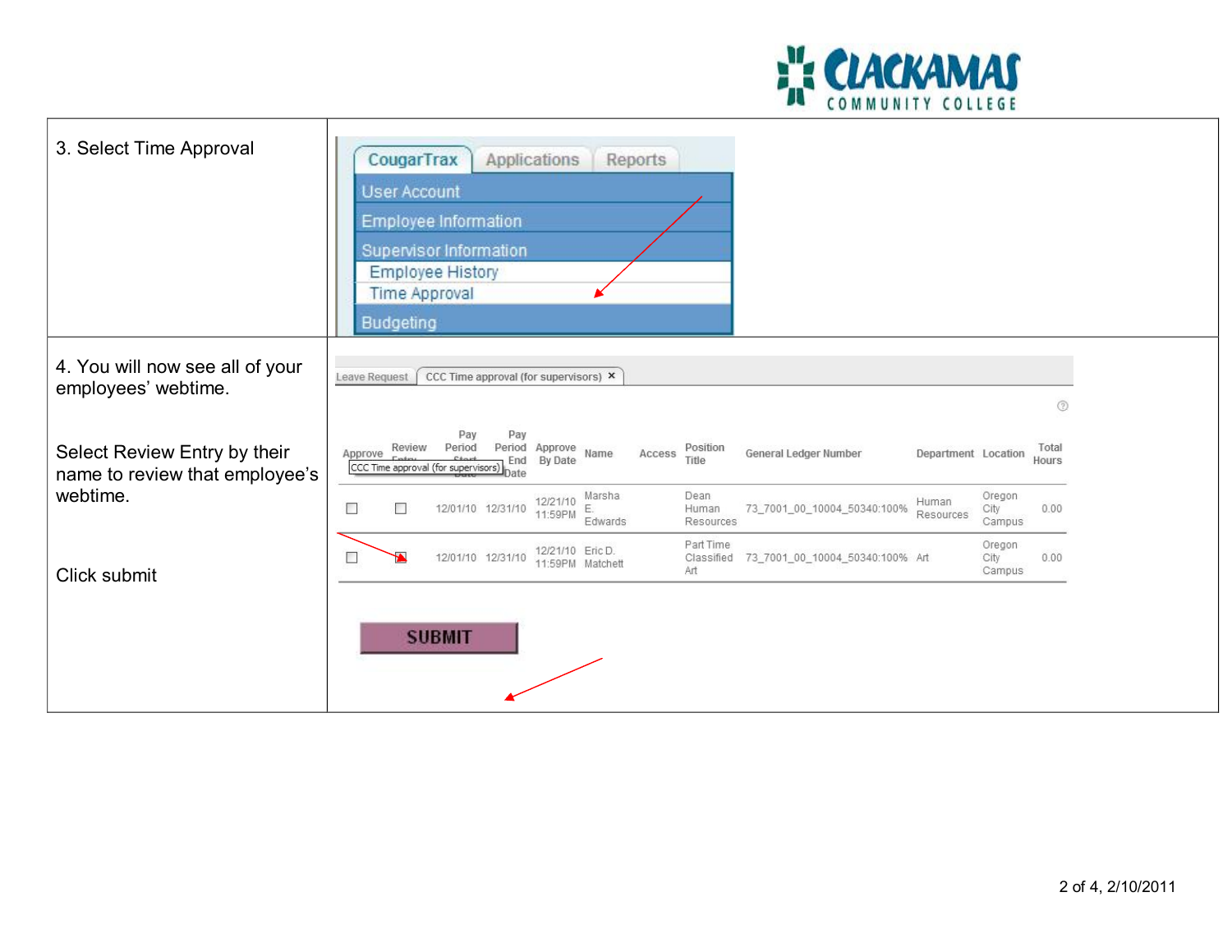

| Reminders:           | a. If the employee is part-time classified or a student, you should not see any vacation or sick<br>leave, nor should they have hours worked on a holiday.<br>b. If a part-time employee has multiple roles, you may see overtime come through because<br>the workweek hours include both positions. This should be extremely rare, since part-timers<br>should only be working 19.5 hours per week total.<br>Non-Exempt Other Position Hours Exempt Other Position Hours |  |  |
|----------------------|---------------------------------------------------------------------------------------------------------------------------------------------------------------------------------------------------------------------------------------------------------------------------------------------------------------------------------------------------------------------------------------------------------------------------------------------------------------------------|--|--|
|                      | 0.00<br>0.00                                                                                                                                                                                                                                                                                                                                                                                                                                                              |  |  |
|                      | c. If an employee's timesheet is not listed, contact HR!                                                                                                                                                                                                                                                                                                                                                                                                                  |  |  |
| 5. Approve or Reject | <b>Supervisor Decision</b><br>REJ - Reject<br><b>Enter E-mail Subject</b><br>APP - Approve                                                                                                                                                                                                                                                                                                                                                                                |  |  |
|                      | <b>Supervisor Comments</b>                                                                                                                                                                                                                                                                                                                                                                                                                                                |  |  |
|                      | Employee Email Address   marshae@clackamas.edu                                                                                                                                                                                                                                                                                                                                                                                                                            |  |  |
| Click submit         | <b>SUBMIT</b>                                                                                                                                                                                                                                                                                                                                                                                                                                                             |  |  |
|                      | Reminder: If you select reject, write a note in the supervisor comments box letting the<br>employee know why and what edits to make.                                                                                                                                                                                                                                                                                                                                      |  |  |
| 6. Logout            |                                                                                                                                                                                                                                                                                                                                                                                                                                                                           |  |  |